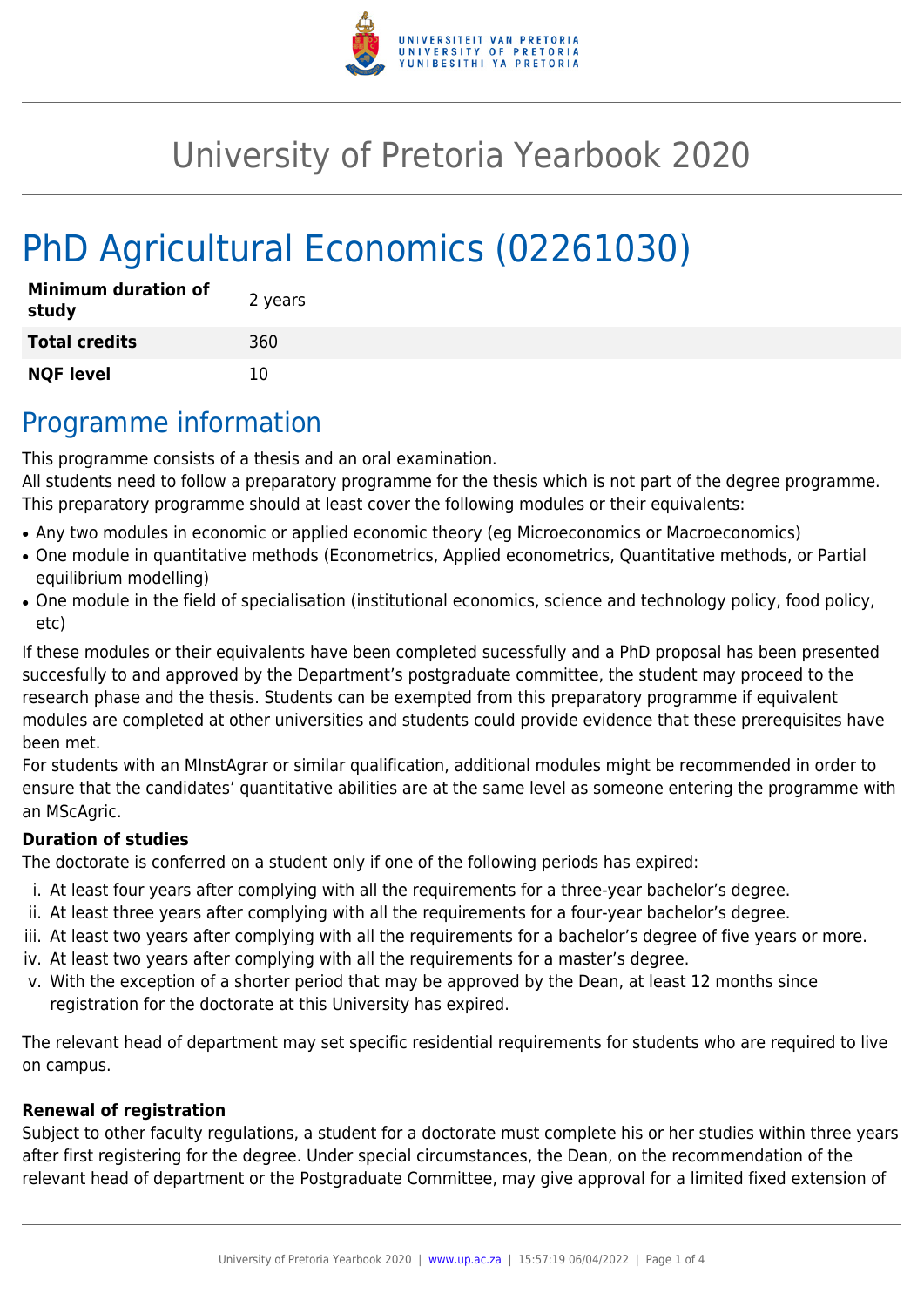

this period.

#### **Curriculum**

The curriculum for the PhD degree consists of the following:

- i. Theoretical knowledge of the major subject/s and such additional modules as may be prescribed.
- ii. A thesis.

#### **General**

Candidates are required to familiarise themselves with the General Regulations regarding the maximum duration of study and the requirements to submit an article/s for publication.

## Admission requirements

- MScAgric or an equivalent applicable degree.
- At least 60% for the dissertation component in the preceding degree

# Examinations and pass requirements

- i. Consult the General Regulations that apply to the calculation of marks.
- ii. In order to obtain the PhD degree the candidate must:
- pass the examinations and the prescribed modules, as determined in the study programme;
- pass the thesis; and
- pass the final examination on the thesis and general subject knowledge.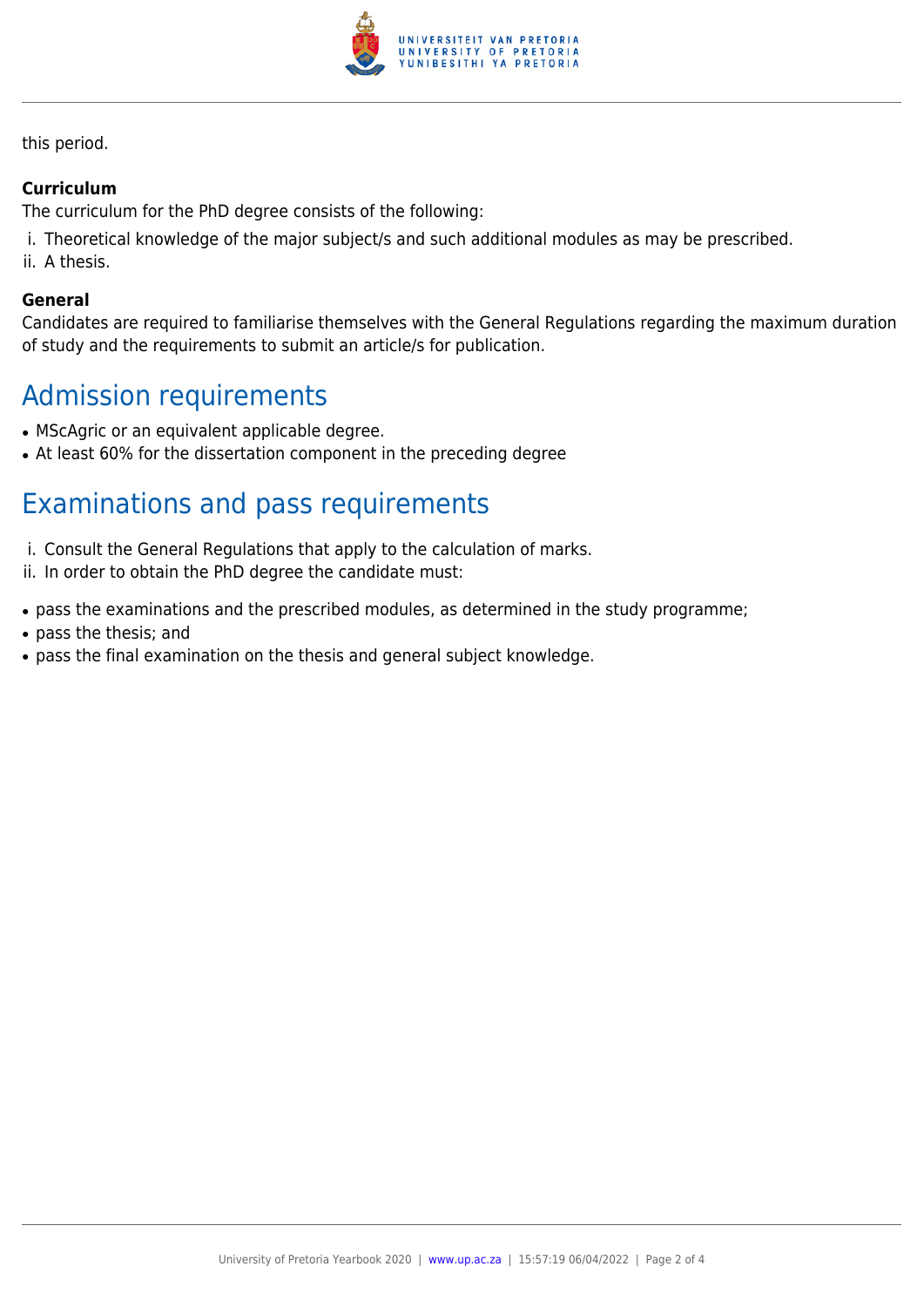

# Curriculum: Year 1

**Minimum credits: 360**

### **Core modules**

### **Thesis: Agricultural economics 991 (LEK 991)**

| <b>Module credits</b>         | 360.00                                            |
|-------------------------------|---------------------------------------------------|
| <b>Prerequisites</b>          | No prerequisites.                                 |
| Language of tuition           | Module is presented in English                    |
| <b>Department</b>             | Agricultural Economics Extension and Rural Develo |
| <b>Period of presentation</b> | Year                                              |